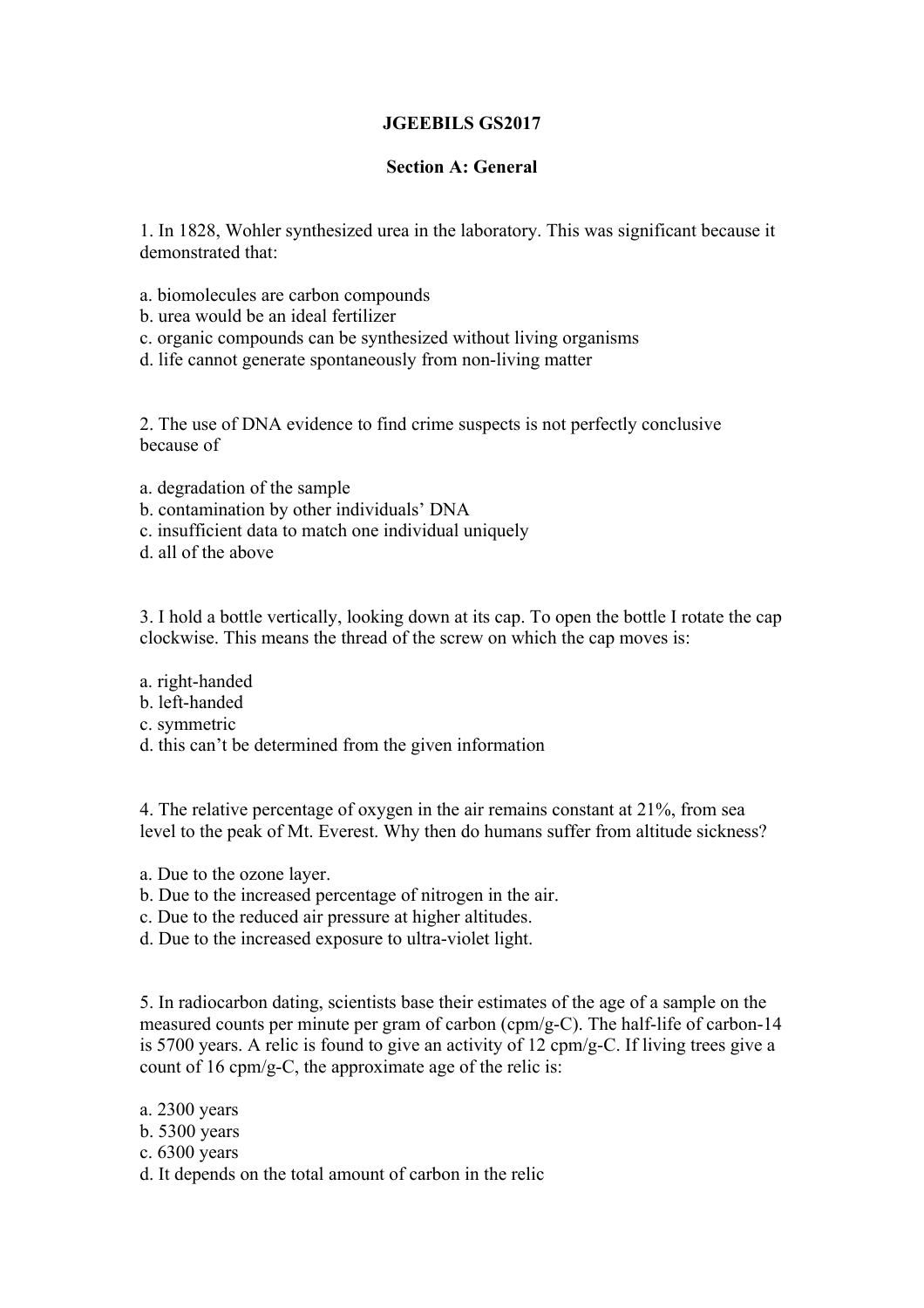6. Which of the following is not a necessary feature of a reflex action

- a. It is mediated by the nervous system
- b. It is involuntary
- c. It serves a protective function
- d. It is a rapid response to a stimulus

7. Which of the following viruses has been linked to microcephaly?

- a. Yellow fever
- b. Zika
- c. Dengue
- d. Japanese encephalitis

8. A bag contains 8 square and 3 spherical objects, and two objects are drawn one after another. If the first drawn object is put back in the bag before the second object is drawn, the probability that both are of the same shape is x. If the first drawn object is not put back in the bag, then the probability that both are of the same shape is

- a. smaller than x
- b. equal to x
- c. greater than x
- d. greater than or smaller than x, depending on which shape is drawn first

9. The figure below shows a frequency histogram for the variable X. Which of these statements is correct for this histogram?



a. mean < median < mode b. mode > mean > median

c. mode > mean > median

d. mean = mode, mode > median

10. The sum of the infinite series  $1 + 1/2 + 1/3 + 1/4 + 1/5 + ...$  is

a. log 2

- b. e
- c.  $\pi$

d. Cannot be determined because the series diverges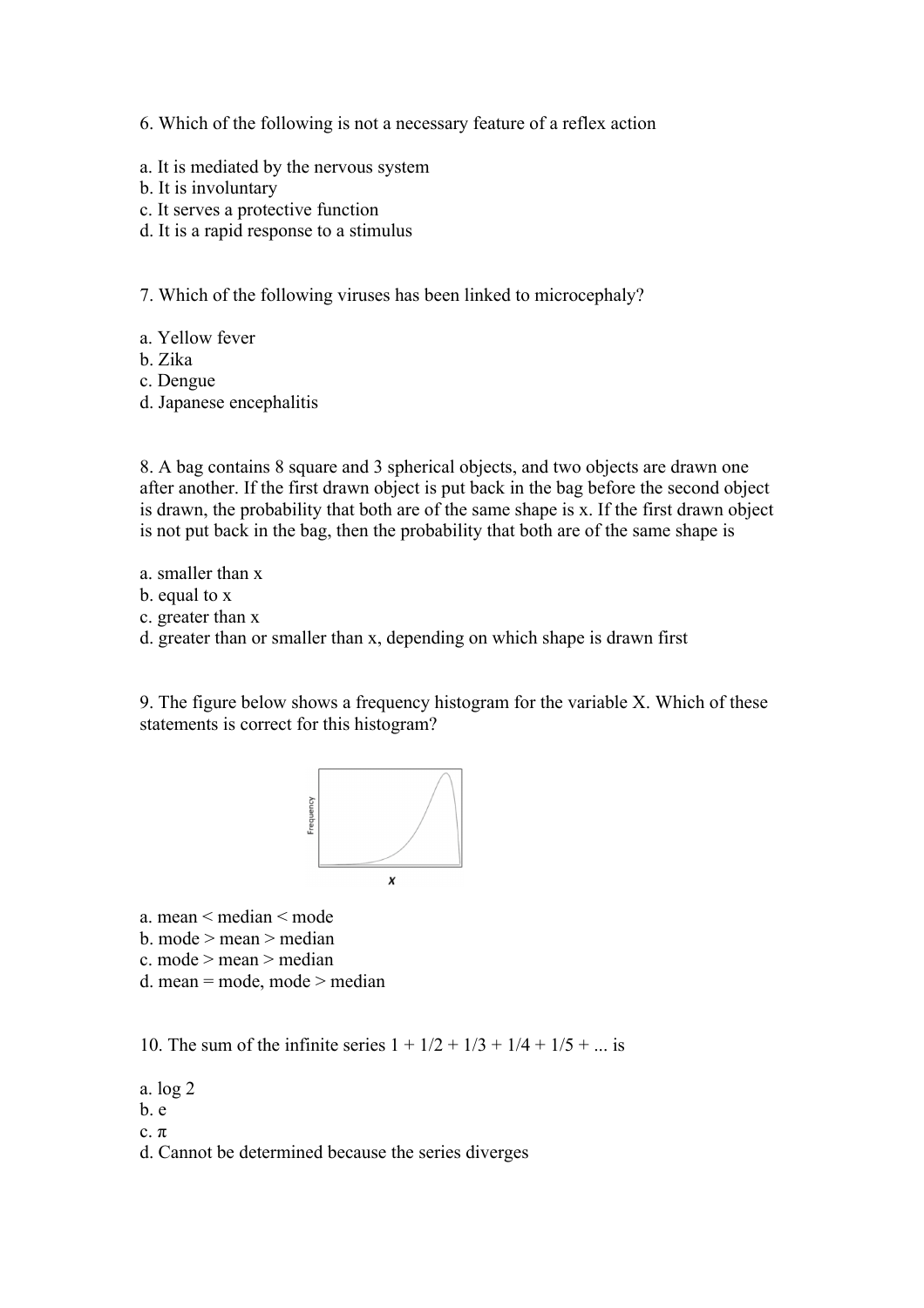11. It takes 10 seconds to send or read an SMS text message. An earthquake hits me. I want to warn my friend who is located 60 km due west of me. The earthquake epicentre was 25 km due south of me. How many seconds does my friend have to get out of the building after reading my SMS? Assume SMS transmission time is instantaneous. Assume earthquake waves go at 1 km/s.

a. 45

b. 40

c. 30 d. 20

12. Solar eclipses do not occur every month. This is because:

a. The Earth is significantly larger than the moon

b. the moon orbits the earth in the opposite sense as the Earth orbits the sun

c. the moon's orbit is tilted relative to the Earth's orbit around the sun

d. the moon presents one face to the Earth at all times

13. A bus is carrying 23 passengers. The average weight of these passengers is 64±10 kilograms (mean  $\pm$  standard deviation). 5 passengers get down at a bus stop. No new passengers board the bus at this stop. Which of the following statements is true about the standard deviation of weights in the bus after it has left from this stop?

a. It will decrease

b. It will not change

c. It will increase

d. The answer cannot be determined from the given information

14. Suppose paper currency comes in denominations of Ones, Twos, Fives, Tens, Twenties, and Fifties. What is the smallest number of notes I must carry, to exactly generate any amount from Rs. 1 to Rs. 99?

a. 8

b. 16

c. 32

d. 64

15. The function  $x + sin(x)$  is best described as

a. non-decreasing

b. non-increasing

c. decreasing

d. increasing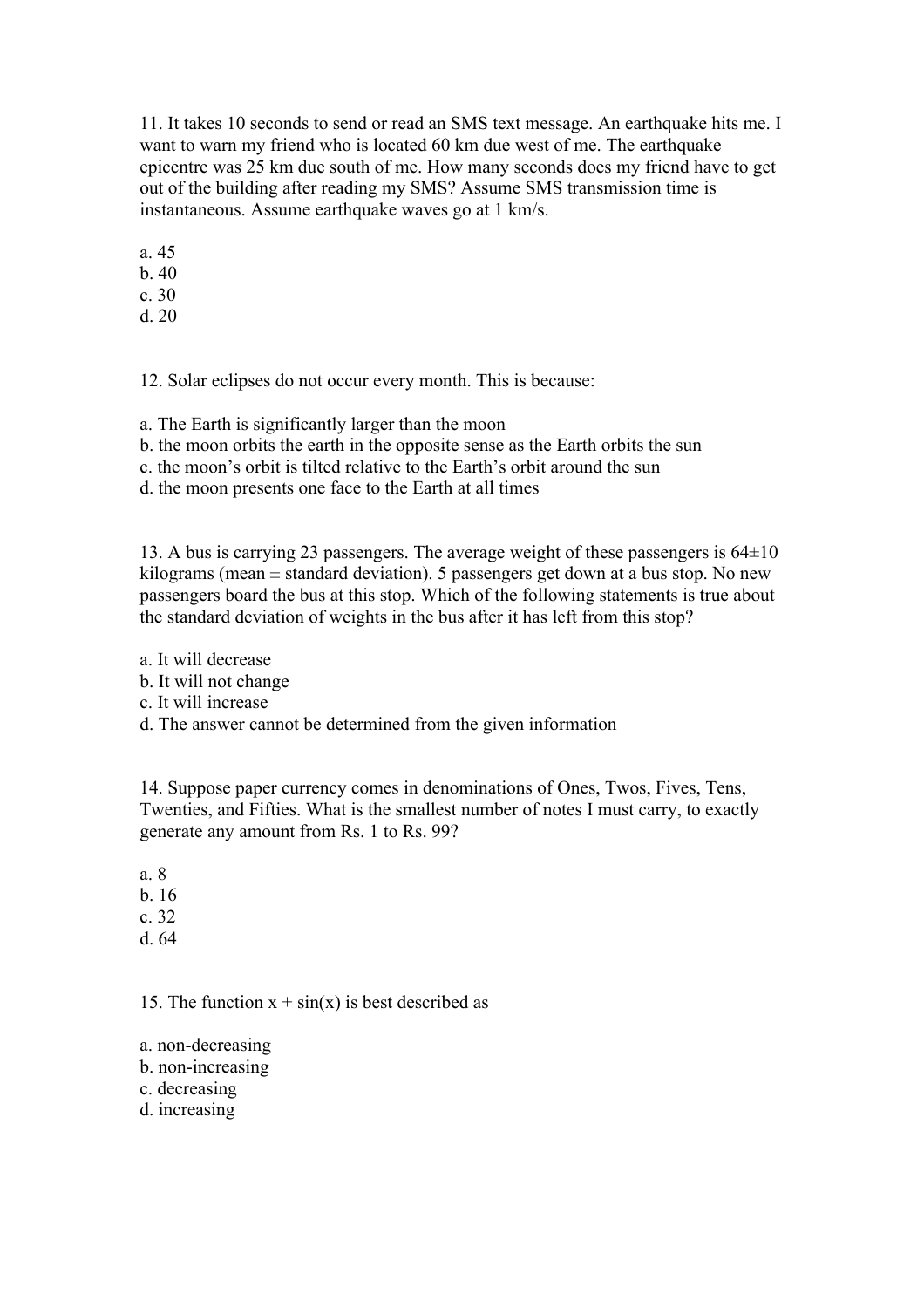## **Section B: Physics**

1. A beam of light from a laser pointer passes through air and then enters a glass block of refractive index 1.33. The wavelength of this laser beam in air is 490 nm. What is the wavelength in the glass block?

a. greater than 490 nm

b. smaller than 490 nm

c. equal to 490 nm

d. answer cannot be determined from given information

2. Why is it easier to throw a Frisbee only with one hand, rather than with both?

a. Throwing with both hands accelerates the Frisbee, making it unstable.

b. Momentum conservation is violated when you throw with both hands.

c. Throwing with one hand imparts angular momentum to the Frisbee.

d. All of the above.

3. Two children hold opposite ends of a rope and excite a sinusoidal travelling wave in the vertical plane. A bystander notices that the time it takes for the rope to go from its maximum height to its minimum height at any point along the rope is 0.5 s, and that the distance between two peaks at any instant is 1.5 m. What is the speed of the wave?

a. 1.5 m/s b.  $3 \text{ m/s}$ c.  $\sqrt{1.5}$  m/s d.  $\sqrt{3}$  m/s

4. Unpolarized light is passed through a polarizing sheet. Which of the following statements describes the output beam?

- a. It is polarized and its intensity is reduced.
- b. It is unpolarized and its intensity is reduced.
- c. It is polarized but its intensity is unchanged.
- d. It is unpolarized and its intensity is unchanged.

5. I measure time using a pendulum. I find that a pendulum swinging from a fixed support oscillates with a different period than one whose support is accelerated horizontally with respect to the laboratory frame. This is mainly because of:

a. The effect of Earth's rotation

- b. Lorentz contraction
- c. Doppler effect
- d. None of the above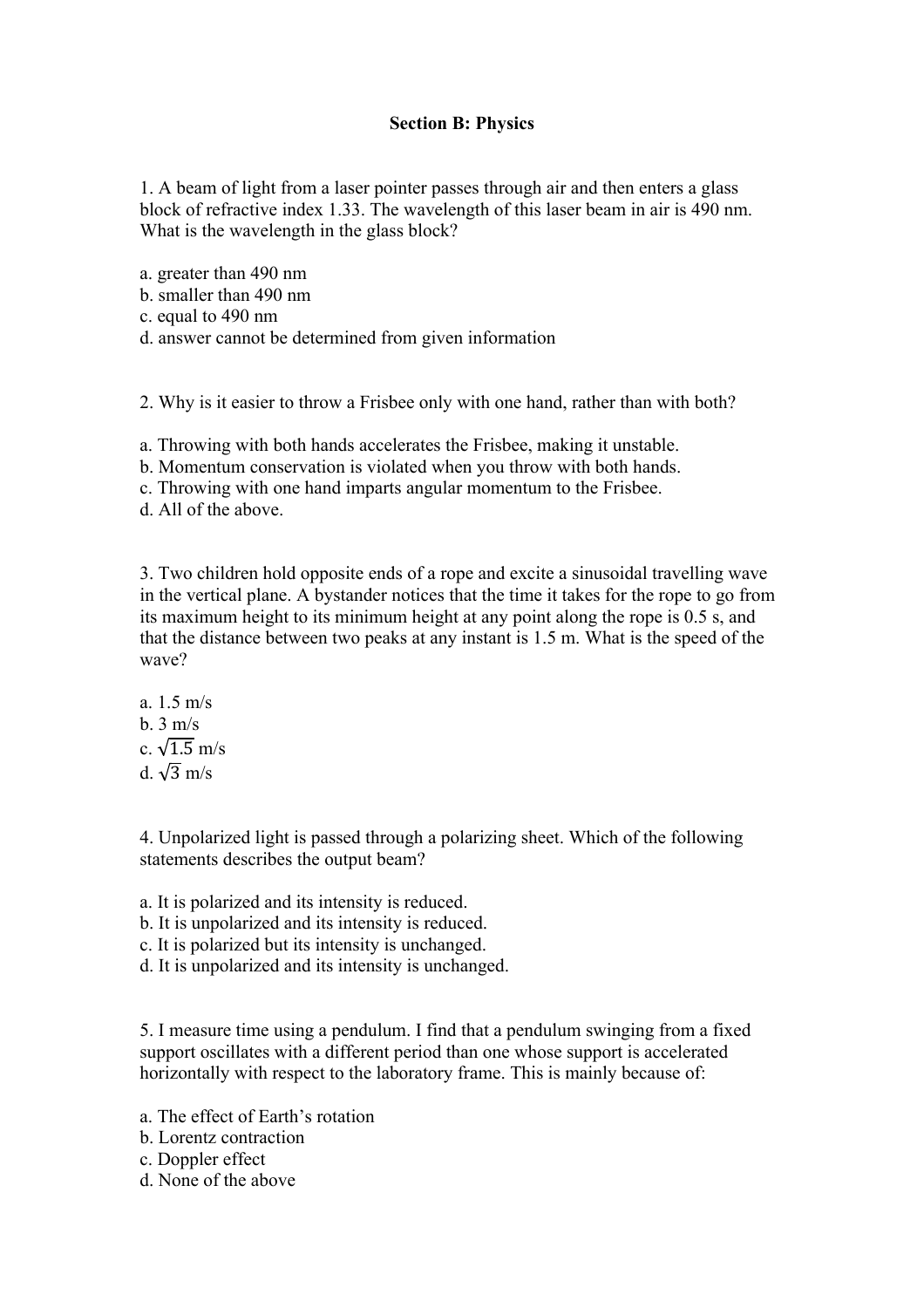6. I force 200 cm3 of water through a slanted pipe whose cross-sectional area is constant at 10 cm<sup>2</sup>. The pressure at the pipe inlet is 150  $N/cm<sup>2</sup>$  higher than at its outlet. How much work have I done on the system?

a. 150 J

b. 300 J

c. 3000 J

d. It depends on the height difference at the ends of the pipe

7. I measure the strength of a signal from a radio tower to be 20  $\mu$ W/m<sup>2</sup> at a distance of 2 km from the tower. What is the total power radiated by the tower, assuming it is transmitting uniformly in all directions?

a. 1 mW

b. 1 W

c. 1 kW

d. 1 MW

8. I use a lens to form a virtual image of an object, as shown below. What must be done to record this virtual image onto camera film?



a. It's not possible: virtual images are only apparent sources of light.

b. Focus the camera on the virtual image, creating a real image on film.

c. Use a pinhole to capture only the light passing through the lens centre.

d. Place the film at the location of the virtual image.

9. A car of mass 1500 kg is mounted on four suspension springs, one for each wheel. When empty, the car oscillates vertically at a frequency of 3 Hz. When the car has four passengers each of mass 75 kg, it will oscillate at approximately:

a. 0.75 Hz b. 1.75 Hz c. 2.75 Hz d. 3.75 Hz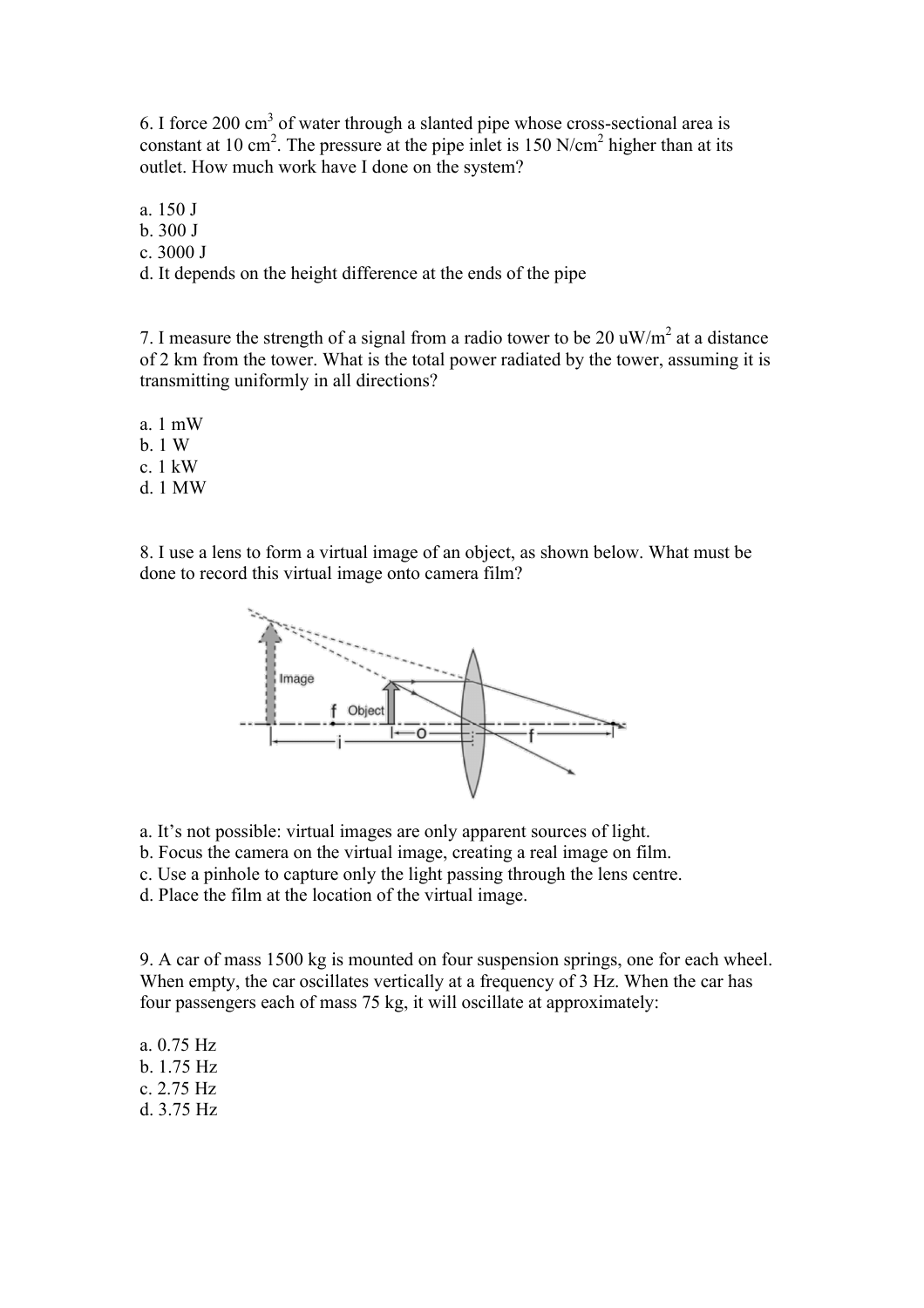10. Current is passed through this flexible loop of wire, which is placed on a frictionless insulating table. What will be the resulting effect on the shape of the wire?



a. The wire will expand to form a circular loop

- b. The wire will bunch up further
- c. The wire will lift off the table
- d. There will be no effect

11. A planet of constant density  $\rho$  and radius R rotates with period T. Let G represent the gravitational constant. What is the shortest possible period of rotation? Hint: think of the forces acting on a point mass at the equator.

a. 
$$
T = G \frac{4}{3} \pi R^3 \rho
$$
  
\nb. 
$$
T = G \frac{4}{3} \pi R \rho
$$
  
\nc. 
$$
T = \sqrt{1/G\rho}
$$
  
\nd. 
$$
T = \sqrt{3\pi/G\rho}
$$

12. I place a block in a tub of mercury, and find that 1/4 of its volume is submerged. Now I pour just enough water so that the object is fully submerged. At the end of this procedure, approximately how much of the block's volume will remain immersed in mercury? The density of mercury and water are, respectively, 13.6 and 1.0  $g/cm<sup>3</sup>$ .

- a. 1/2 b. 1/3
- c. 1/4
- d. 1/5

13. A box of volume V and temperature T contains a mixture of two ideal gasses A and B, whose molecules have masses  $m_A$  and  $m_B$ , respectively. Suppose there are N molecules of each type at the beginning of an experiment. Each molecule of A combines with a molecule of B to form a new molecule C of mass  $m_A + m_B$ . The experiment runs until all of A and B are converted to C. What is the ratio of the pressure after the reaction to the pressure before (assuming no change in temperature)?

a. 1/2  $h<sub>2</sub>$ c.  $m_A/(m_A + m_B)$ d.  $m_B/(m_A + m_B)$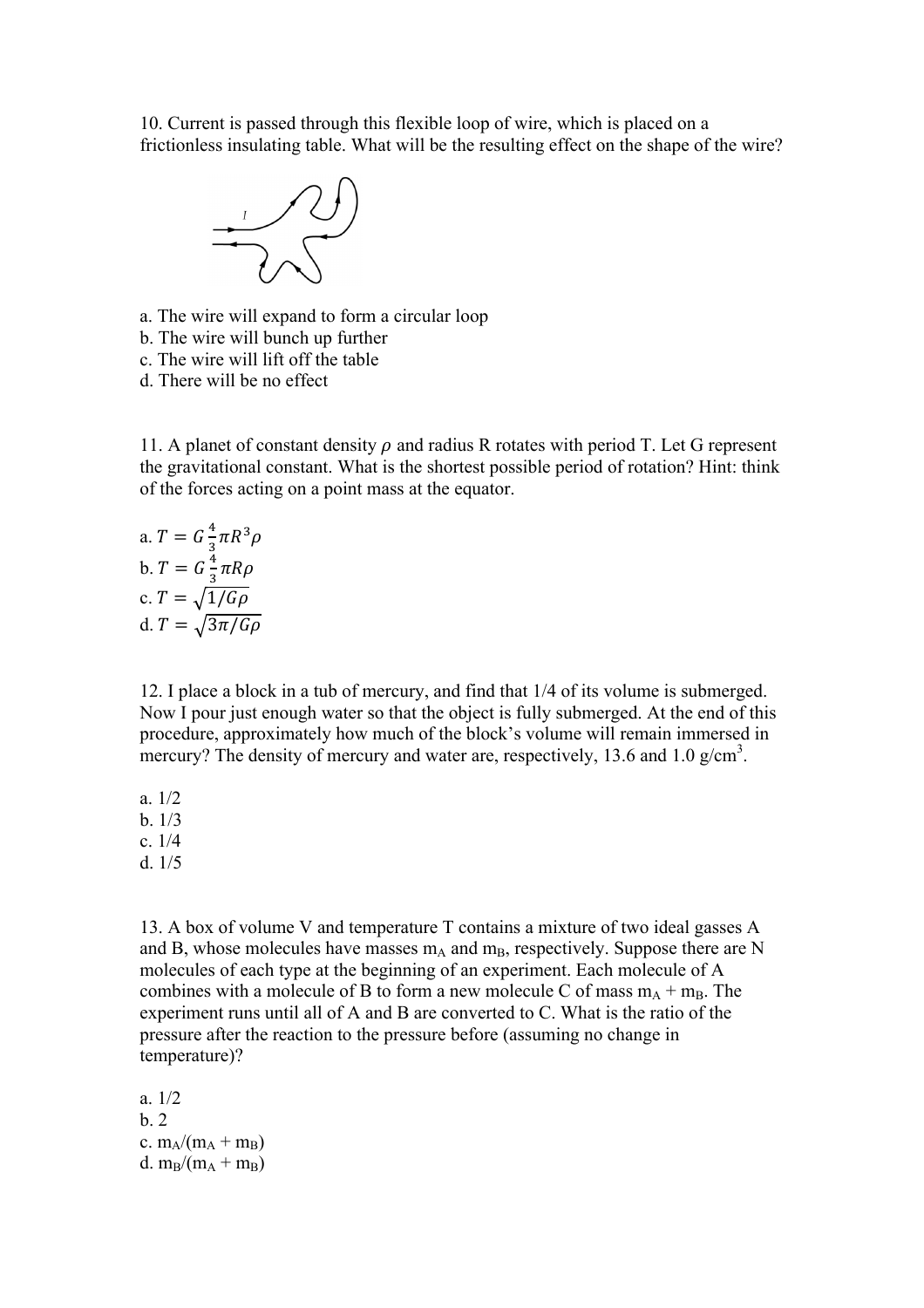14. Consider a Boson that can be in one of two states. How many distinct states can there be for a 3-particle system of such Bosons?

a. 2 b. 4 c. 8

d. It depends on the spin of the Boson

15. Consider the following circuit, with r =15.0  $\Omega$ , R =10  $\Omega$ , and L = 250 mH. What is the frequency f at which the amplitude of the output voltage is half that of the input voltage? Hint: the impedance of the inductor is  $X_L = \omega L = 2\pi fL$ .



a. 35 Hz b. 11 Hz c. 5.5 Hz d. 1.1 Hz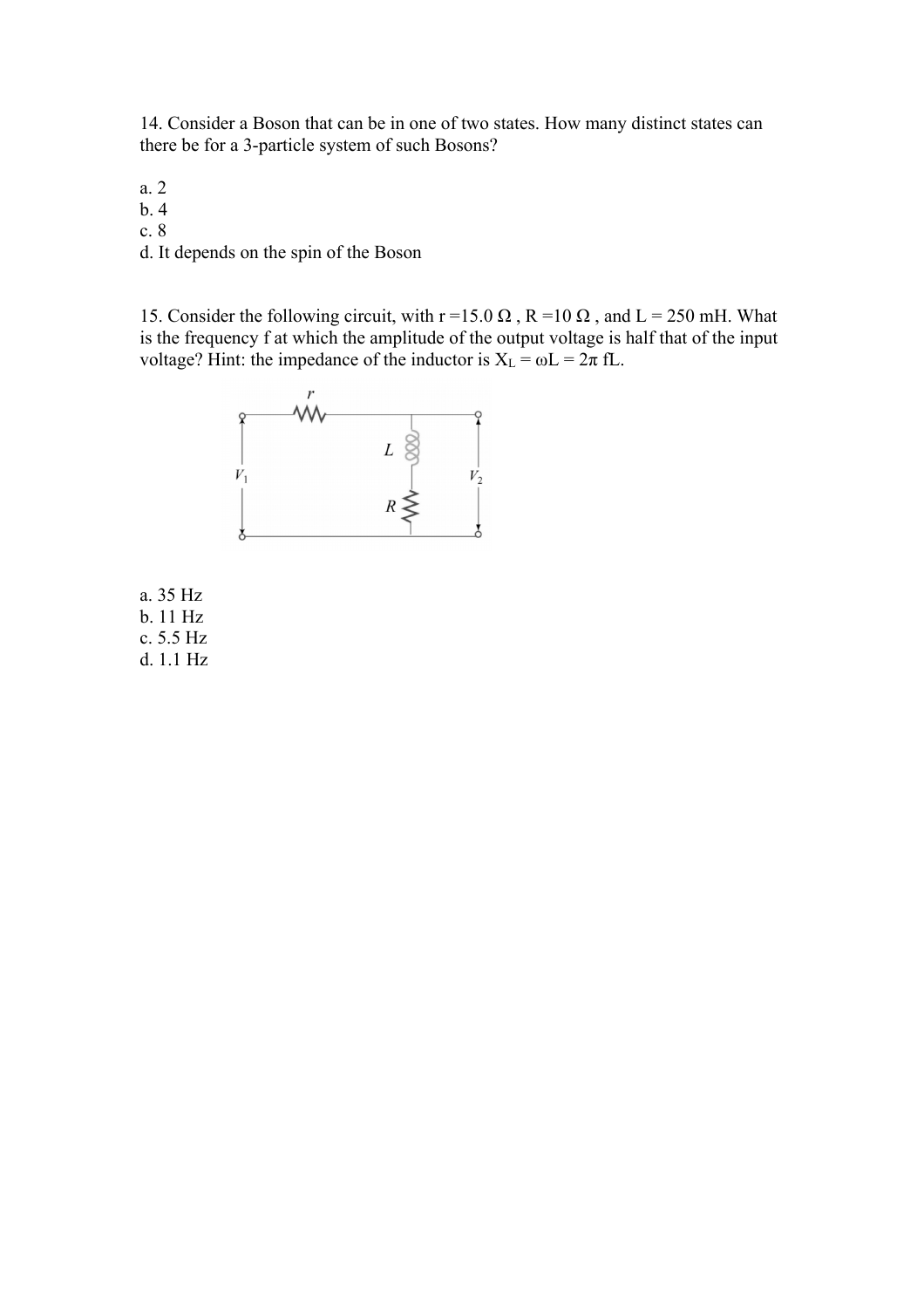### **Section C: Chemistry**

1. The number of electrons in 18 ml of  $H<sub>2</sub>O$  is

a.  $60.23 \times 10^{23}$ b.  $6.023 \times 10^{23}$ c.  $3.011 \times 10^{23}$ d. 0.6023 x  $10^{23}$ 

2. 0.22 g of a colourless oxide of nitrogen occupies 112 ml at STP. The compound is:

a. NO

 $b. N<sub>2</sub>O$ 

c.  $NO<sub>2</sub>$ 

d.  $N_2O_2$ 

3. Which of the following molecules have a sugar moiety as an integral part?

- a. Amino acids
- b. Nucleic acids
- c. Phospholipids
- d. All of the above

4. The pOH of a solution of NaOH is 11.30. [H+] in M of this solution is:

a.  $5.0 \times 10^{-12}$ b.  $6.2 \times 10^{-8}$ c.  $2.0 \times 10^{-3}$ d. 9.0  $\times$  10<sup>-3</sup>

5. Reactions with positive free energy change  $(\Delta G_0>0)$  can be made to occur by:

a. coupling them with exergonic reactions via a common intermediate

b. manipulating the concentrations of products and reactants

- c. coupling them to hydrolysis of ATP
- d. All of the above

6. The compound H2NC(CN)=C(CN)NH2 is a tetramer of HCN (hydrocyanic acid). How many geometrical isomers are possible in this compound?

- a. 1
- b. 2
- c. 4
- d. 6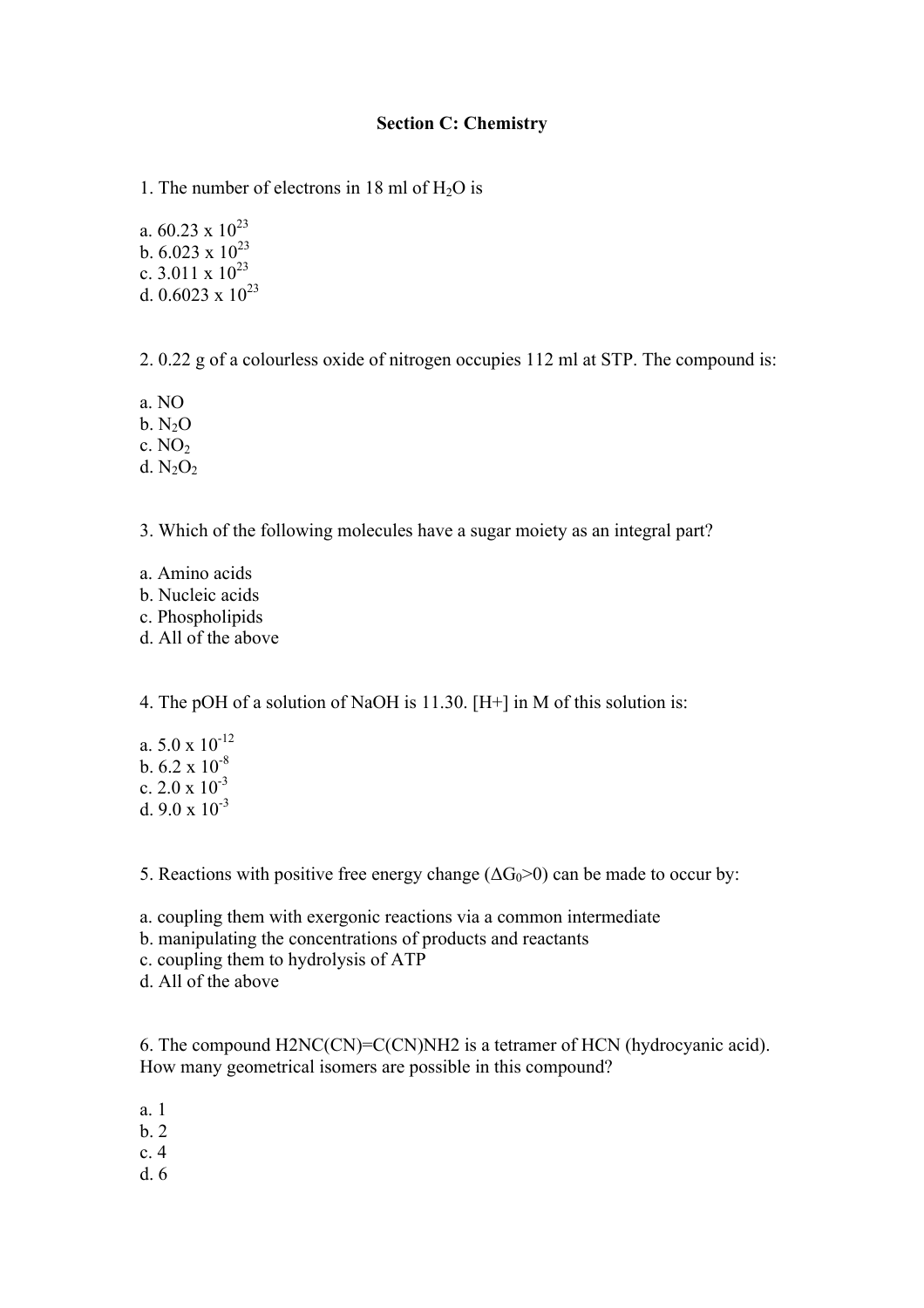7. Between ethanol, ethylamine and ethanethiol, which is the most nucleophilic:

a. ethanol

- b. ethylamine
- c. ethanethiol

d. Both ethylamine and ethanethiol are equally nucleophilic

8. The most basic naturally occurring amino acid is:

- a. lysine
- b. arginine
- c. serine
- d. tryptophan

9. The three pK's of the amino acid lysine are approximately 2.1, 9.2 and 10.8. Which of the following is true in an electrophoresis experiment:

- a. Lysine does not migrate at pH 1.2
- b. Lysine does not migrate at pH 3.1
- c. Lysine does not migrate at pH 9.5
- d. Lysine does not migrate at pH 13.6

10. The graph below gives an interaction potential between two atoms as a function of the distance between them. What sort of bonds do you expect the two atoms to have?



- a. Only a single kind of strong long bond.
- b. Only a single kind of weak long bond.
- c. A weak long bond and a strong short bond
- d. A strong long bond and a weak short bond

11. How many chiral carbons does the following structure have when n is even?



a. all its carbons are chiral

b. n

c. n+1

d.  $n+2$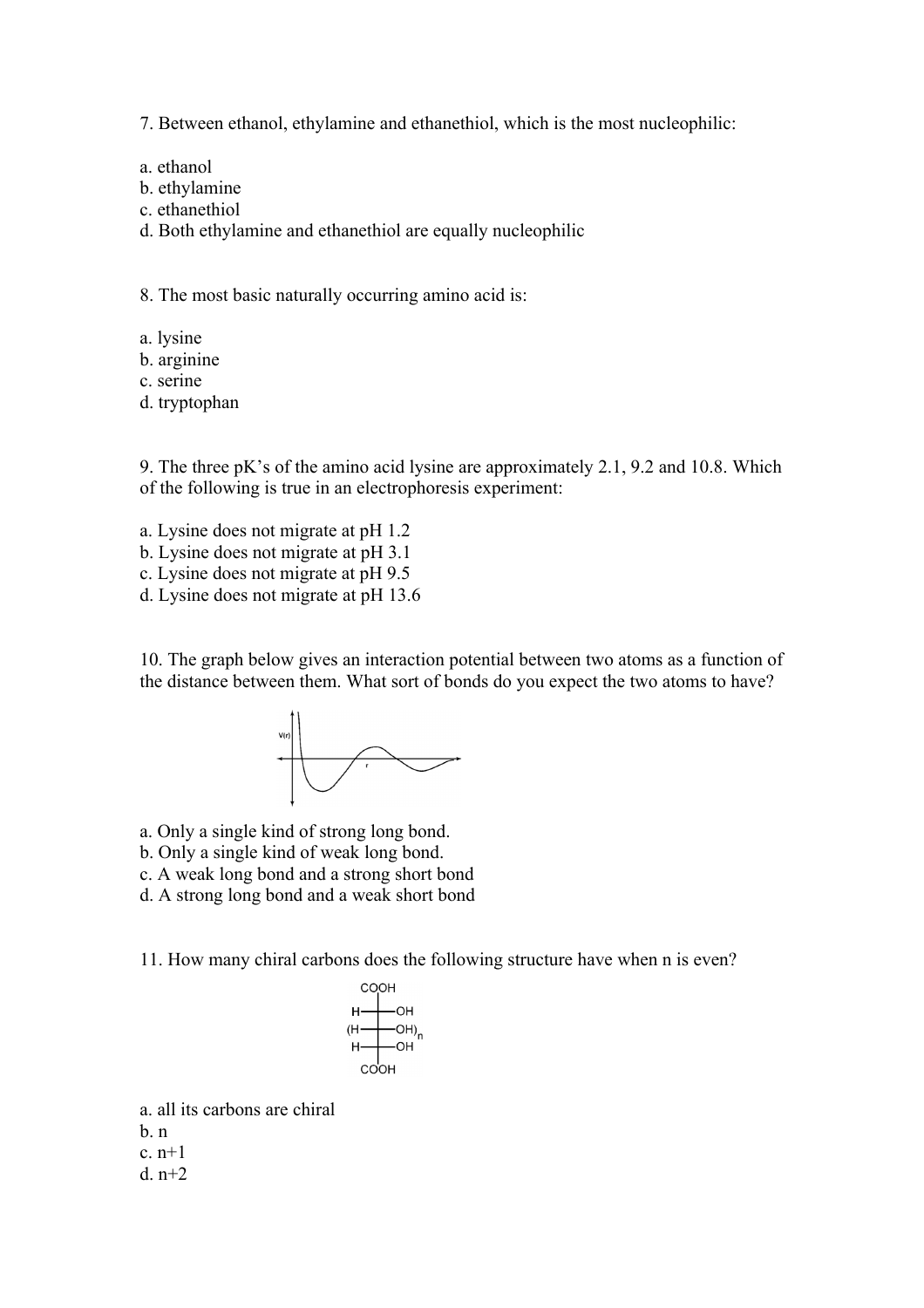12. Element X crystallizes into an FCC lattice with cell edge of 200 pm. The density of the element is 5  $g/cm<sup>3</sup>$ . 200 g of this element contain how many atoms?

a.  $2.0 \times 10^{23}$ b.  $2.0 \times 10^{25}$ c.  $6.02 \times 10^{23}$ d.  $6.02 \times 10^{25}$ 

13. Two equilibria are shown below: The following is true for these equilibria:



- a. Both (a) and (b) have equal populations of the isomers
- b. Both (a) and (b) have much greater amounts of the isomer on the left.
- c. Equilibrium (a) lies to right more than equilibrium (b)
- d. Equilibrium (b) lies to right more than equilibrium (a)
- 14. What is the correct order of acidity for these compounds?



a.  $(a) < (b)$ b.  $(a) = (b)$ c.  $(a) > (b)$ d. It depends on the pH

15. A molecular cage allows the nitrogen of ammonia to become  $sp<sup>2</sup>$  hybridized (instead of the usual  $sp<sup>3</sup>$  hybridization). What do you expect the structure of this ammonia molecule to be, and how many orbitals originating from the 2nd shell do you expect it to have?

- a. Flat and 4
- b. Flat and 2
- c. Pyramidal and 3
- d. Pyramidal and 2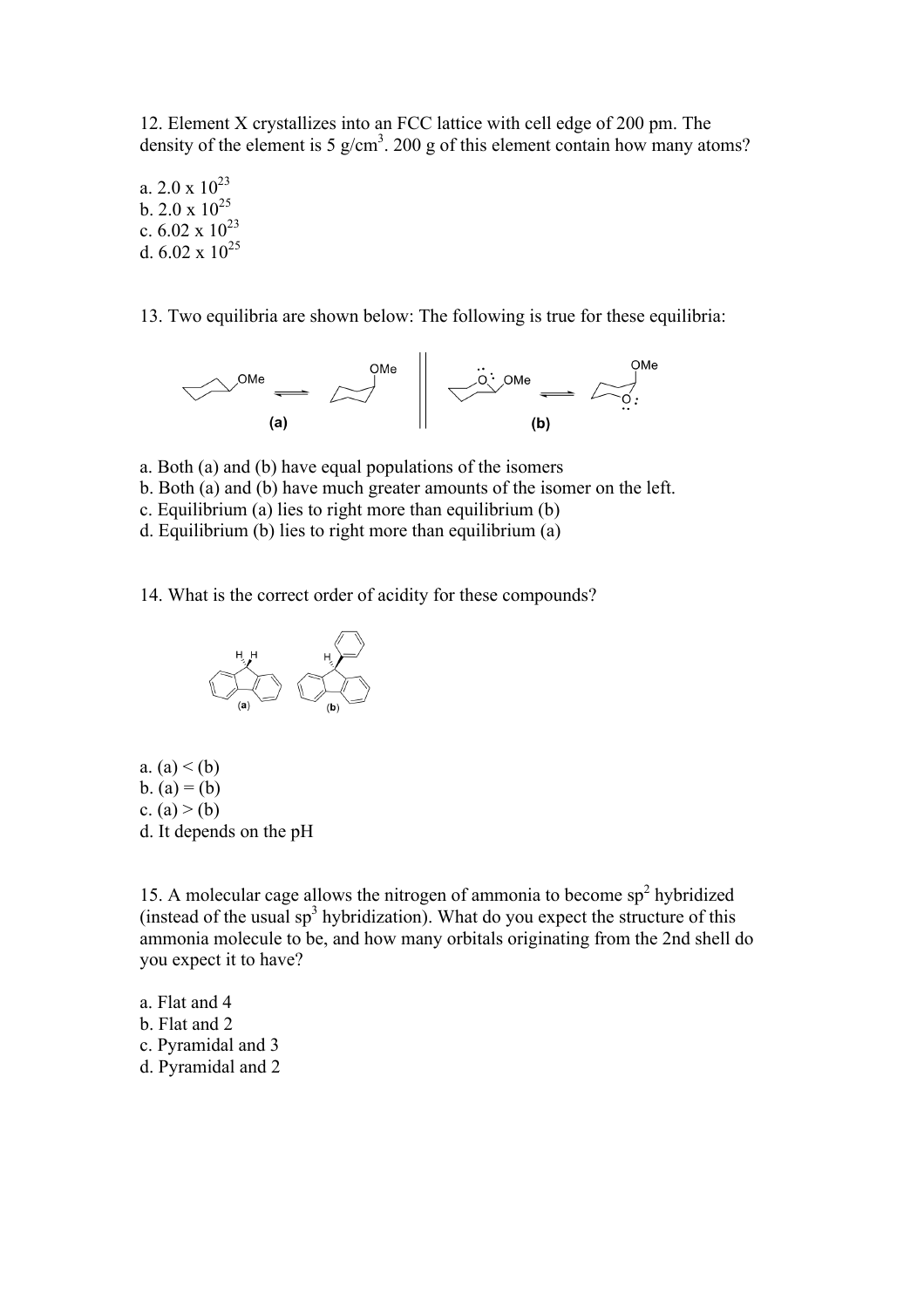### **Section D: Biology**

1. When antibiotic-sensitive bacteria are spread on a plate containing antibiotic, colonies of resistant bacteria grow. The best explanation for this is:

a. the antibiotic is mutagenic

- b. the antibiotic induces resistance through epigenetic effects
- c. cells only become resistant once they sense the antibiotic
- d. some cells in the original population were already resistant

2. During growth and division of E. coli, the daughter strand is recognized due to

- a. Hemimethylation of newly synthesized DNA
- b. Nicks in newly synthesized DNA
- c. double stranded breaks in newly synthesized DNA
- d. DNA damage in newly synthesized DNA

3. Which of the following molecules is useful in protein phosphorylation studies?

a. α-32P ATP b. β- $32P$  ATP c.  $\gamma$ -<sup>32</sup>P ATP d. ATP-γ-S

4. Place these steps in temporal order, first to last. 1. Diffusion of neurotransmitter across the synaptic cleft. 2. Binding of neurotransmitter to its receptor. 3. Influx of calcium into the presynaptic terminal. 4. Release of neurotransmitter. 5. Generation of an action potential at the postsynaptic membrane. 6. Influx of sodium ions.

a. 3, 4, 1, 6, 5, 2 b. 4, 3, 1, 6, 2 ,5 c. 1, 2, 3, 4, 5, 6 d. 3, 4, 1, 2, 6, 5

5. Which of the following statements is NOT a necessary consequence of meiosis?

- a. Chromosome number remains constant generation after generation.
- b. Each daughter cell receives the same number and kinds of chromosomes.
- c. Each generation has a different genetic makeup than the previous one.
- d. Four daughter cells are produced at the end of the process.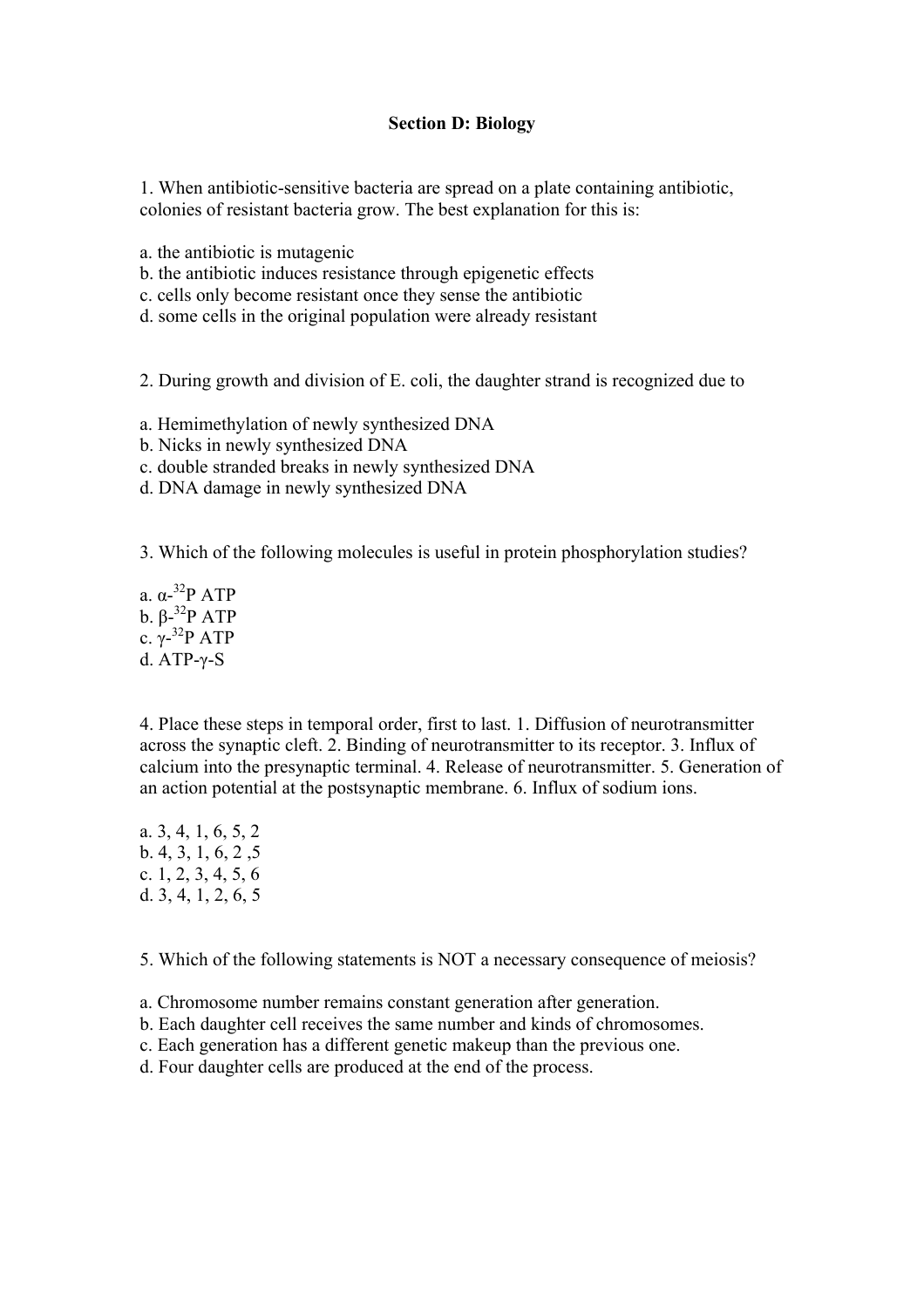6. Which of the following is NOT used for the generation of transgenic animals?

- a. Somatic cell nuclear transfer
- b. Pronuclear injection
- c. Embryonic stem cells
- d. Next-generation sequencing

7. What is the correct order of action of these enzymes during DNA replication?

- a. helicase, primase, polymerase
- b. helicase, polymerase, primase
- c. primase, helicase, polymerase
- d. polymerase, primase, helicase

8. Which of the following point mutations would be most likely to affect protein function?

a. TAA to TGA b. CAA to TAA c. AGG to AGA d. CTT to CTC

9. A mutation in an X-chromosome gene "green" results in a green beard. If a green bearded man marries a non-carrier woman,

- a. all sons will have a green beard
- b. half the sons will have a green beard
- c. all daughters would be carriers
- d. all daughters would be non-carriers

10. Bacteria isolated from hospital surfaces (e.g. furniture or floors) are often very resistant to antibiotics. What features of bacterial biology promote this phenomenon?

- a. Bacterial cells are very small
- b. Bacterial genomes are relatively small
- c. Bacteria have very low mutation rates
- d. Bacteria can exchange genetic material

11. In resting skeletal muscle, contraction does not occur because

- a. there is very little ATP in the cytoplasm
- b. there is very little myosin in the cell
- c. there is very little calcium in the cytoplasm
- d. myosin is inactivated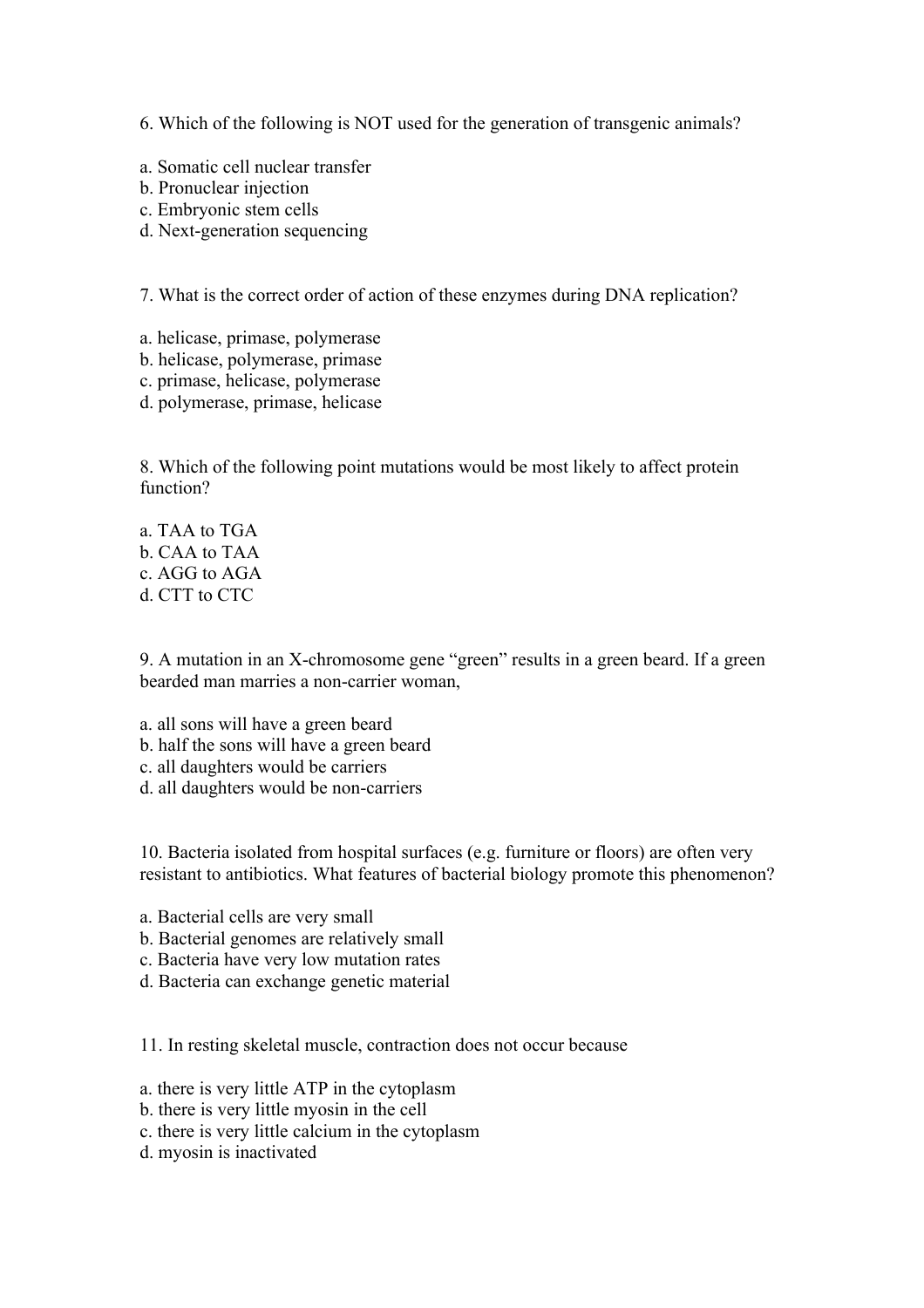12. In a sucrose density gradient, what is the order of organelle sedimentation from lower to higher concentrations of sucrose?

a. Golgi, smooth endoplasmic reticulum, rough endoplasmic reticulum

b. smooth endoplasmic reticulum, Golgi, rough endoplasmic reticulum

c. rough endoplasmic reticulum , smooth endoplasmic reticulum, Golgi

d. Golgi, rough endoplasmic reticulum, smooth endoplasmic reticulum

13. We are studying a protein-coding gene in an organism whose genome is not sequenced. The nucleotide sequence of 20 bases at the 5' end of its 900 base exon is known. What is the most efficient way to find the entire coding sequence of the gene?

a. Use NGS to compare the known 20-base sequence to the transcriptome. b. PCR amplify from purified genomic DNA using a 5' primer against the known sequence, and a random hexamer primer. Then do Sanger sequencing. c. Reverse transcribe, then PCR amplify the resulting DNA using a 5' primer against the known sequence, and oligo-dT primers. Then do Sanger sequencing. d. Do in-situ hybridization using a fluorescently labeled RNA probe against the known sequence, and compare with a control RNA against a random sequence.

14. In a purification experiment, a mixture of 3 proteins A, B and C are separated through gel exclusion or cation exchange chromatography. During elution, the buffer used is of pH 7. Which of the following statements is true?

|   | Molecular weight | Isoelectric point |
|---|------------------|-------------------|
| A | 45 kDa           | 11                |
| Β | 70 kDa           |                   |
| С | 115 kDa          | Q                 |

a. A elutes last in both the cases

b. C elutes last in gel exclusion, A elutes last in ion exchange chromatography

c. A elutes last in gel exclusion, B elutes last in ion exchange chromatography

d. C elutes last in gel exclusion, B elutes last in ion exchange chromatography

15. Which of the following can be reasonably inferred based on this phylogeny of four species?



a. The ancestral species at the root of the tree most closely resembles A

- b. Species B arose after species A
- c. A is equally related to both C and D

d. Since A is an outgroup, it is unrelated to B, C, and D